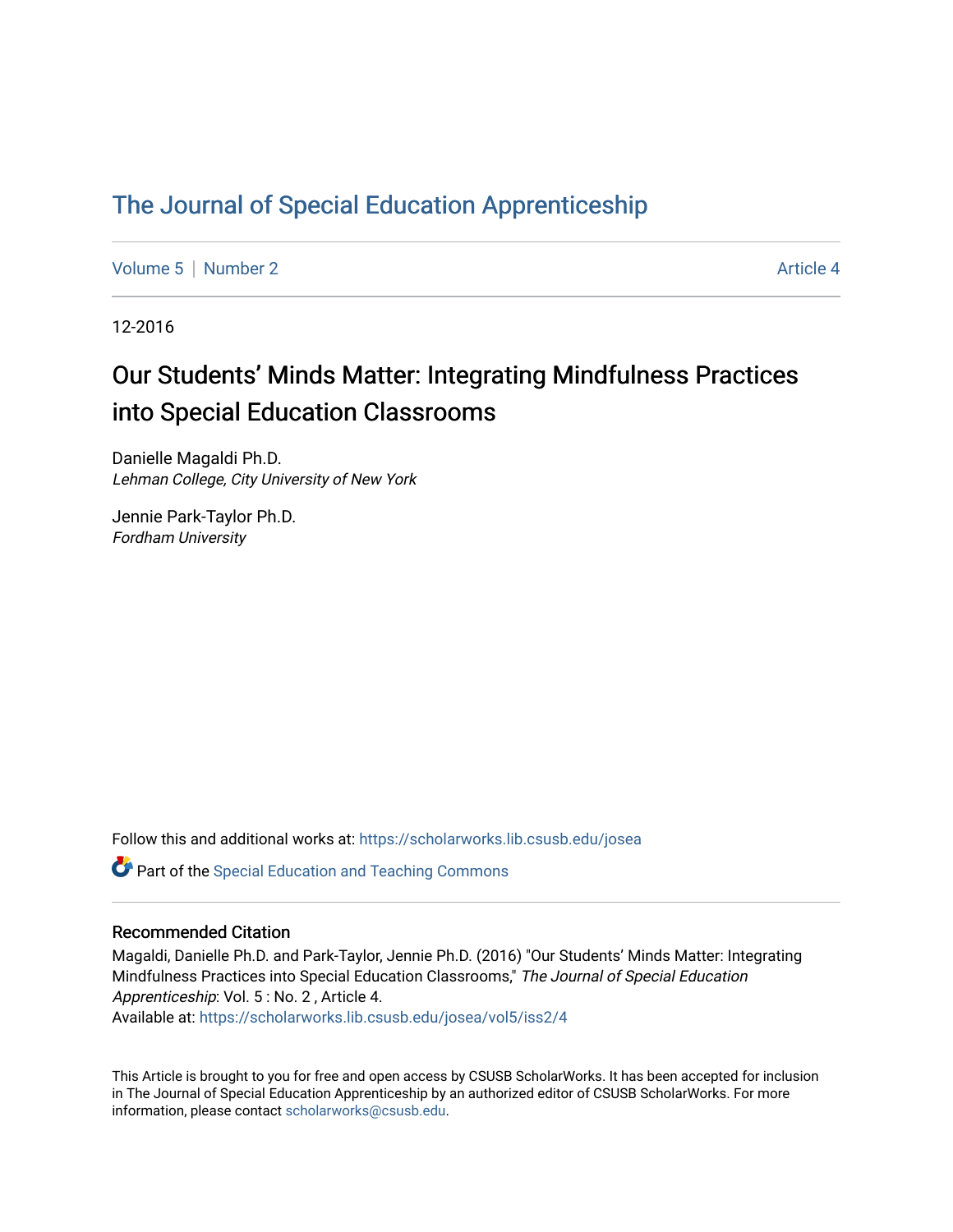ISSN 2167-3454

**JOSEA** 

THE JOURNAL OF SPECIAL EDUCATION ÄPPRENTICESHIP

**Vol. 5(2) December 2016**

# **Our Students' Minds Matter: Integrating Mindfulness Practices into Special Education Classrooms**

**Danielle Magaldi, Ph.D.** Lehman College, City University of New York **Jennie Park-Taylor, Ph.D.** Fordham University

This article explores the usefulness of mindfulness practices in special education classrooms. Mindfulness is defined as the ability to regulate and control one's attention with an orientation toward the present moment. Mindfulness practices of breathing, imagery, movement, reflection, and acceptance exercises are described along with research on the social, behavioral, and attentional effects following mindfulness interventions. The article concludes with practical considerations for special educators considering implementing mindfulness practices into curriculum, along with future directions for mindfulness in the field of special education.

*Keywords*: mindfulness, contemplative practice, attention

Students' well-developed social and behavioral skills are known to facilitate development of a positive student–teacher relationship as well as improved cognitive processing and independent learning behavior, all of which are integral for academic motivation and success (Graziano, Reavis, Keane, & Calkins, 2007)**.** The development of positive social and behavioral skills is important for success in school as these skills may serve as a predictor of academic outcomes (Khudaverdyan, 2010). Of particular concern are educationally at-risk students who may experience greater difficulty in

their development of social and behavioral skills under the weight of increased levels of school-related stress (Lane, Givner, & Pierson, 2004). These students demonstrate consistently lower intrapersonal skills and they experience greater difficulty with stress management when compared to their typically developing peers (Khudaverdyan, 2010). Diminished abilities in social and behavioral domains can negatively impact academic functioning, educational outcomes, and students' overall sense of academic self-esteem (Pang, 2006).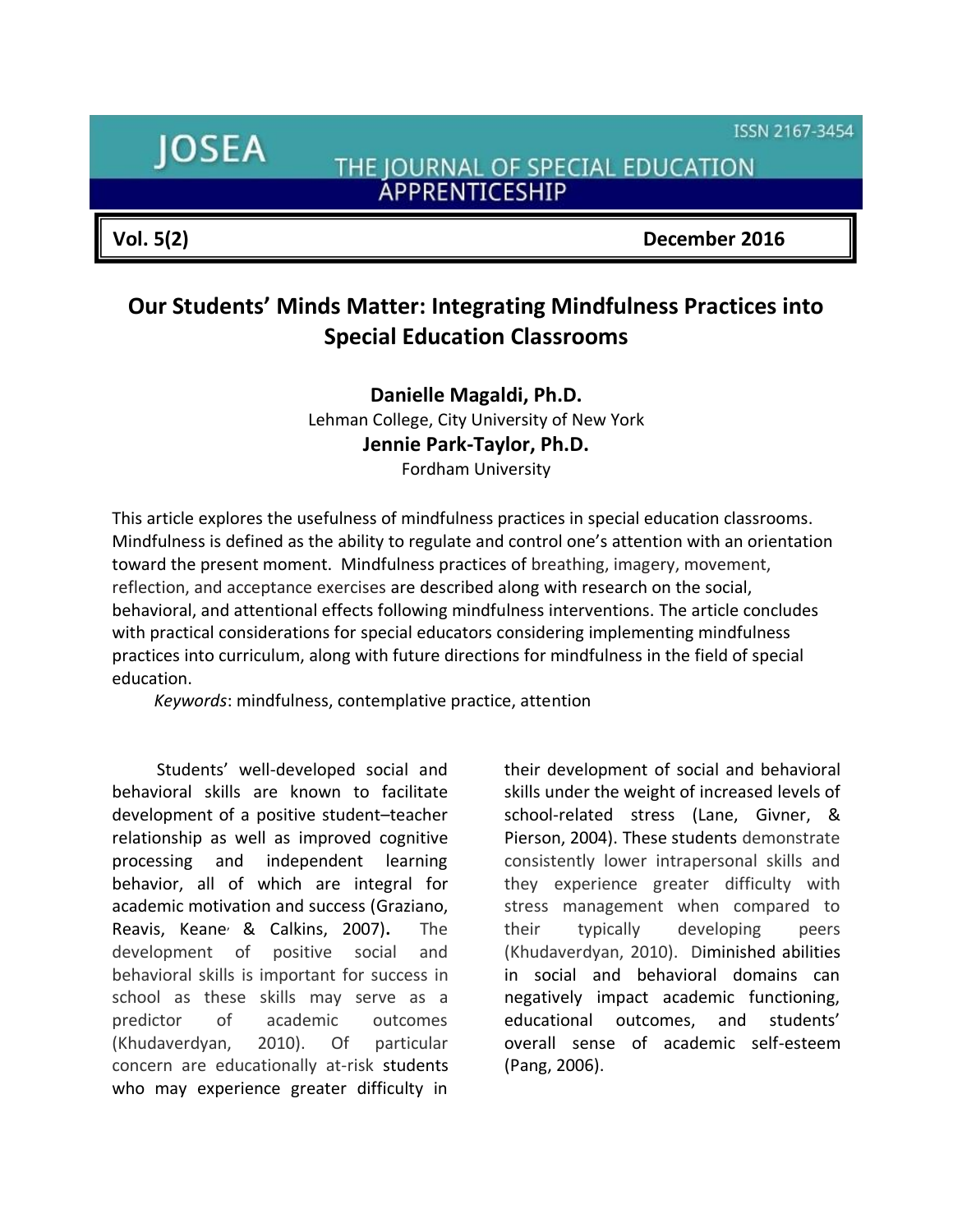Special education teachers are charged with the task of modifying curriculum to meet the varied academic needs of their students, at the same time as fostering meaningful support and change in students' social and behavioral domains. Compounding the demands of this task, there is little offered in terms of educational preparation for providing sustained and targeted social and behavioral intervention that can be integrated well into the school day. However, effectively teaching students social and behavior skills is equally important to teaching academic skills, because of the significant impact social and behavior skills have on classroom learning and students' abilities to make their way in school (Richardson, Myran, & Tonelson, 2010). Classroom disruptions because of behavioral concerns impact students' learning and classroom climate, contributing to teacher burn-out (Elias, 2009). Considering the significant task of providing effective academic, social, and behavioral support, authors suggest collaboration with fields "outside of the classroom" for empirically supported solutions to the challenges inside the classroom. Within the field of education, classroom accommodation and management practices frequently address behavioral and attentional skills by teaching self-management techniques (Roberts, White, & McLaughlin, 1997). In the last five years, medical and mental health fields have taken aim at this same goal, and have increasingly implemented mindfulnessbased practices into clinical interventions and wellness programs because of its positive effects on self-management (Baer, 2003). Indeed, there has been an **"**explosion of interest in mindfulness among mental health professionals" which has

significantly impacted service delivery in the field (Siegel, Germer, & Olendzki, 2008, p. 18). With these positive outcomes of mindfulness, attention has now turned to educational settings. Current research suggests that schools are ideal settings for introducing mindfulness techniques (Hooker & Fodor, 2008). Emboldened by empirical support, mindfulness programs used in other settings are beginning to be integrated into general educational classrooms with some promising results (Suttie, 2006). The Garrison Institute in New York - an organization that studies mindfulness in education - identified that within the last five years many schools are offering mindfulness training because it produces a more positive learning environment with students' primed to pay attention, and children become more focused, calm, and responsive as a result of participation. While schools are beginning to offer mindfulness training, this is often occurring within general education classrooms. Special education classrooms have not yet seen a full integration of mindfulness intervention into curriculum.

Mindfulness practices affect social, attentional, and behavioral or selfmanagement skills through the use of some combination of breathing, imagery, movement, reflection, and/or acceptance exercises. Mindfulness Based Stress Reduction (MBSR), developed by Jon Kabat-Zinn, was one of the first mindfulness programs designed, consisting of 8-10 sessions and teaching adults mindfulness practices for stress reduction (Shapiro, Carlson, Astin, & Freeman, 2006). Mindfulness practices for children are often adapted from this model. Programs vary, but can consist of a combination of some or all five different components, including breathing exercises, visual imagery and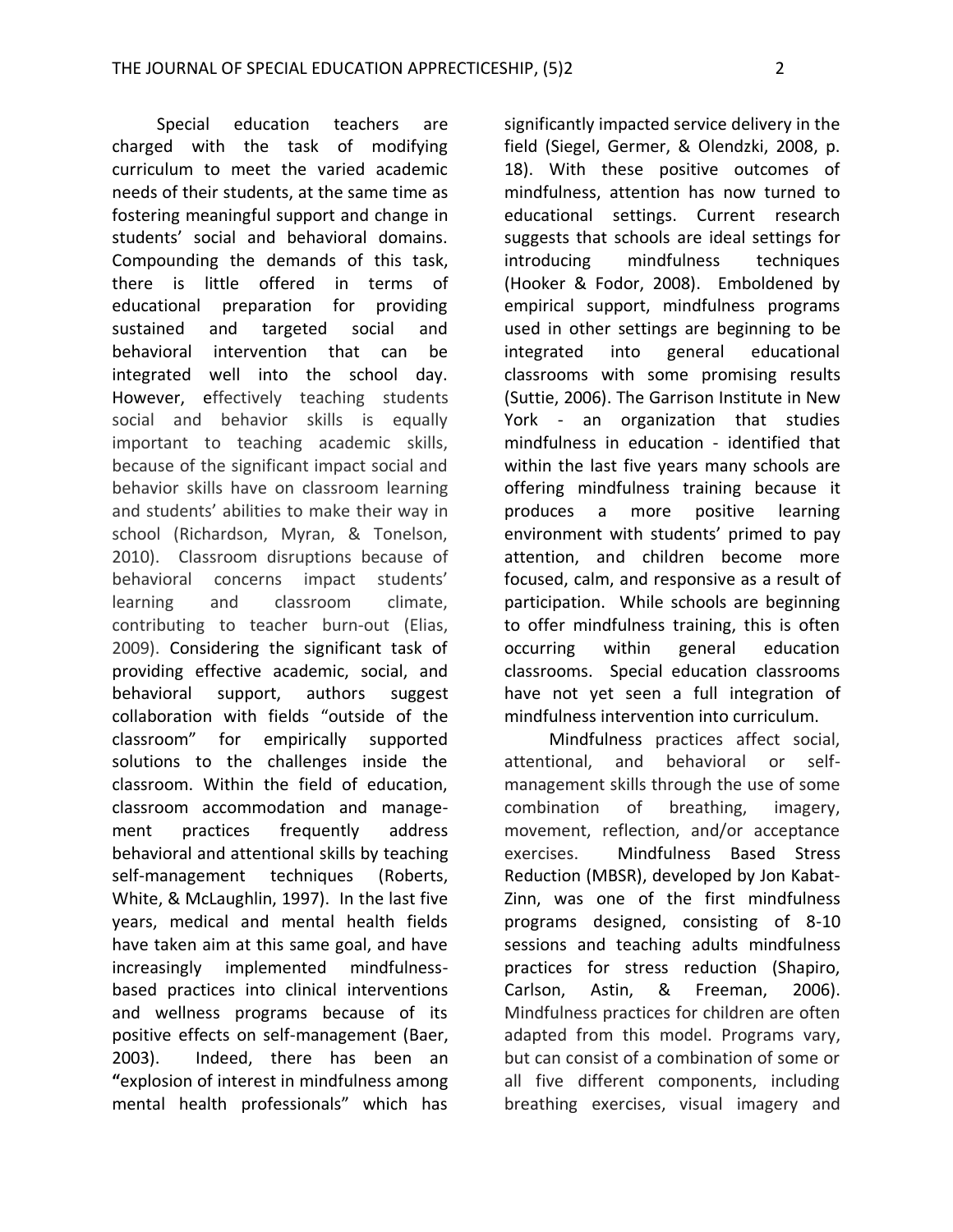meditation, movement, reflection, and/or acceptance exercises.

Breathing exercises (including diaphragmatic breathing, alternate nostril breathing, and three part breathing) have been proven effective in helping individuals remain calm and focused when stressed and display less emotional reactivity (Arch & Craske, 2006). Visual imagery has been found to produce varied behavioral benefits, including improved engagement with activities (Behan, 2004), and has been identified as helping individuals experience greater wellbeing, improved coping skills, and increased capacity to manage stress (Perlman, et al., 2010). Movement exercises (including deep bends, reaches, and yoga and Tai Chi stretches) produce calming effects on individuals, and have been implicated in improved attention and decreased levels of test anxiety (Glanz, 1994). Yoga and Tai Chi movement exercises facilitate the development of stress management skills and offer health benefits (Wang, Collet, & Lau, 2004). Reflection exercises (including exercises to increase awareness of feelings) are implicated in improved well-being (Yearwood & Riley, 2010), and finally, acceptance exercises influence improved mental health and self control (Flaxman & Bond, 2010; Hayes et. al, 1999).

It is unclear why there has been so little integration of mindfulness practices into special education classrooms to date. It may be that quantifying and measuring the independent variables of mindfulness is a difficult task, however research as to the effectiveness and application of these interventions for special education students and the teachers who teach them has recently begun. One recent study of preschoolers who demonstrated gains in self-regulatory abilities following a

mindfulness intervention, offers promise to the usefulness of a mindfulness program for special education students. The preschoolers in this study who were less selfregulated prior to the intervention, made the most significant gains following participation in the program (Flook, et al., 2010). These findings offer promise to the usefulness of mindfulness interventions for students with limitations in social and behavioral skills. In considering the usefulness of a mindfulness program designed specifically for special education classrooms, the authors provide a review of the extant literature to summarize what is already known about mindfulness. Over 40 studies were reviewed on the impact of mindfulness in clinical and educational settings. In the article that follows the definition of mindfulness is provided. Next, research related to mindfulness interventions' effects on the behavioral skills of self control, emotional regulation, and anxiety, along with social skills, and attentional skills is presented. The article then concludes with practical considerations for special educators when considering incorporating mindfulness practices into their classrooms, and future directions for the field.

#### **Definition of Terms**

Mindfulness can be defined around two core components. It is the ability to regulate and control one's attention so that it is maintained in the moment, which allows for increased recognition of present events. It is also an orientation toward the present moment, characterized by curiosity, openness, and acceptance, even of negative or unpleasant experiences (Bishop, Lau, Shapiro, Carlson, Anderson & Carmody, 2004). Mindfulness refers to a state of awareness and a process of being attentive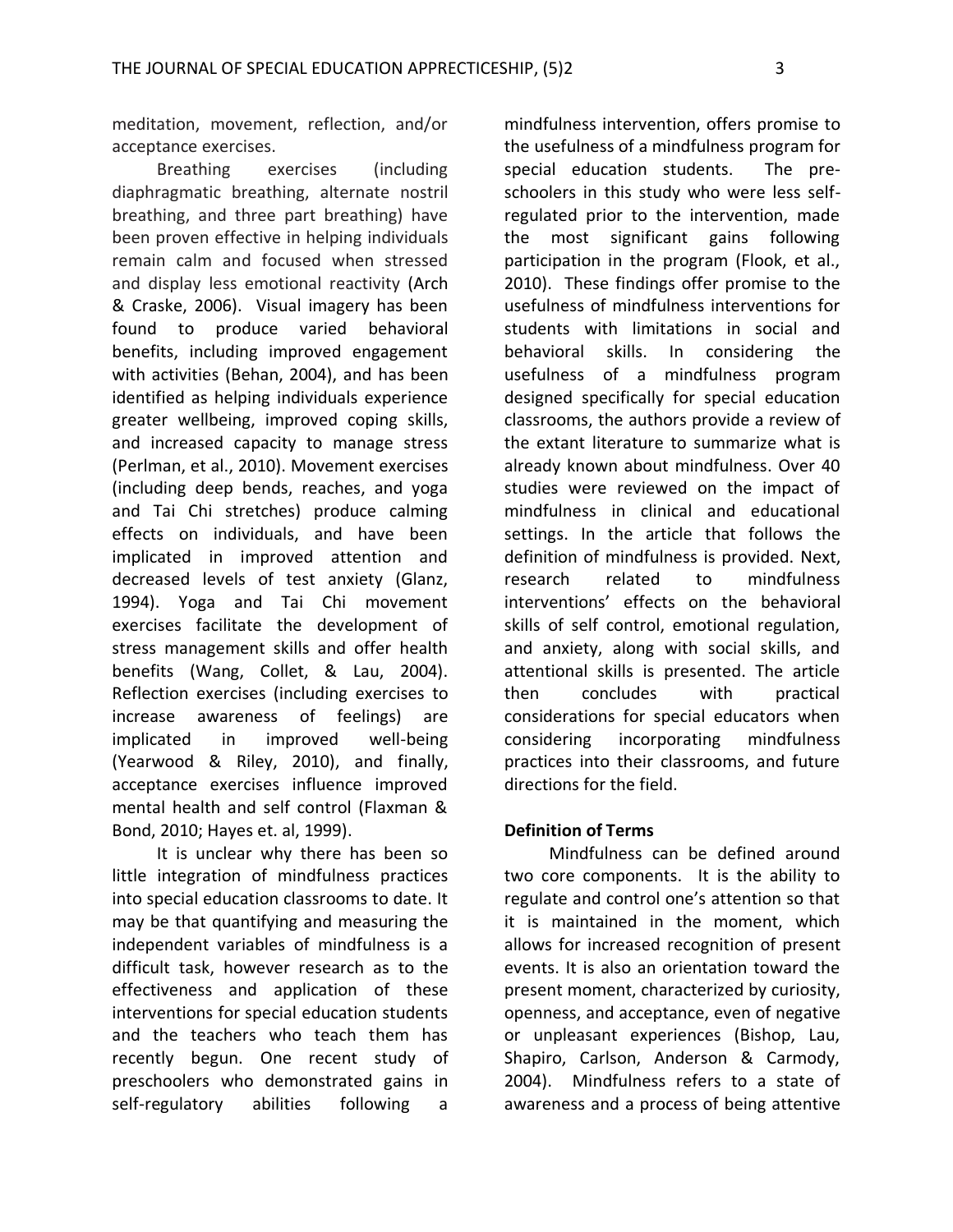to and aware of events and experiences occurring in the present moment (Kabat-Zinn, 1994). It is described as "paying attention in a particular way: on purpose, in the present moment, and nonjudgmentally" (Kabat-Zinn, 1994, p. 4). It is "an awareness of present experience with acceptance" (Germer, Siegel, & Fulton, 2005).

#### **Mindfulness Effects on Behavioral and Self-Management Skills and Self Control**

Several studies suggest that increased ability for self control is achieved through participation in mindfulness practices. Mindful individuals show greater perseverance in the face of aversive experience than individuals who are less mindful (Tice, Baumeister, Shmueli, & Muraven, 2007). Research supports that exercising self-control seems to tap a limited regulatory resource, which can become fatigued. It is hypothesized that mindfulness restores the regulatory resource so that self control can be exerted with improved endurance (Posner & Rothbart, 1998; Schmeichel, 2007). With improved attentional control students demonstrate increased self control (Bishop et. al, 2004). When more mindful, one can more accurately perceive the reality of a situation, and respond in a more adaptive and deliberate manner, decreasing impulsive behavior (Brown, Ryan, & Creswell, 2007). In this way, mindfulness allows students improved ability to exert volitional control, rather than rigidly adhering to old, habitual patterns. Individuals from a clinical sample who participated in a mindfulness program demonstrated improved abilities for self control and demonstrated less impulsive behaviors, corroborating evidence for positive effects on volitional control

(Kristeller & Hallett, 1999; Lakey, Campbell, Brown, & Goodie, 2007). Additionally, students who engage in the acceptance portion of a mindfulness program and learn greater acceptance of unpleasant or negative circumstances, demonstrate increased ability for self-control (Hayes et. al, 1999). Finally, a mindfulness intervention with adolescents with conduct disorder resulted in a significant decrease in aggressive behavior (Suttie, 2006).

#### **Emotional Regulation**

Mindfulness strategies aim to teach students to regulate their emotional reactivity to stressful stimuli from the environment and to develop the capacity for reflecting on their emotional triggers. Neurological evidence supports a relationship between mindfulness and decreased emotional reactivity (Lieberman, Eisenberger, Crockett, Tom, Pfeiffer, & Way, 2007). Mindful individuals have shown increased activation in the pre-frontal cortex where cortical processing allows emotions to be brought into more conscious awareness, and decreased activation in the amygdala, where emotions are reacted to more reflexively with greater generation of negative affect (Creswell, Way, Eisenberger & Lieberman, 2007). This research suggests that more mindful individuals demonstrate decreased emotional reactivity. Other studies corroborate these findings, with results indicating the same pattern of activation among high-scorers on self-report assessments of mindfulness (Lieberman, Hariri, Jarcho, Eisenberger, & Bookheimer 2005; Lieberman, et al, 2007).

Broderick (2005) corroborates that individuals who participate in mindfulness practices demonstrate decreased emotional reactivity with improved mood repair when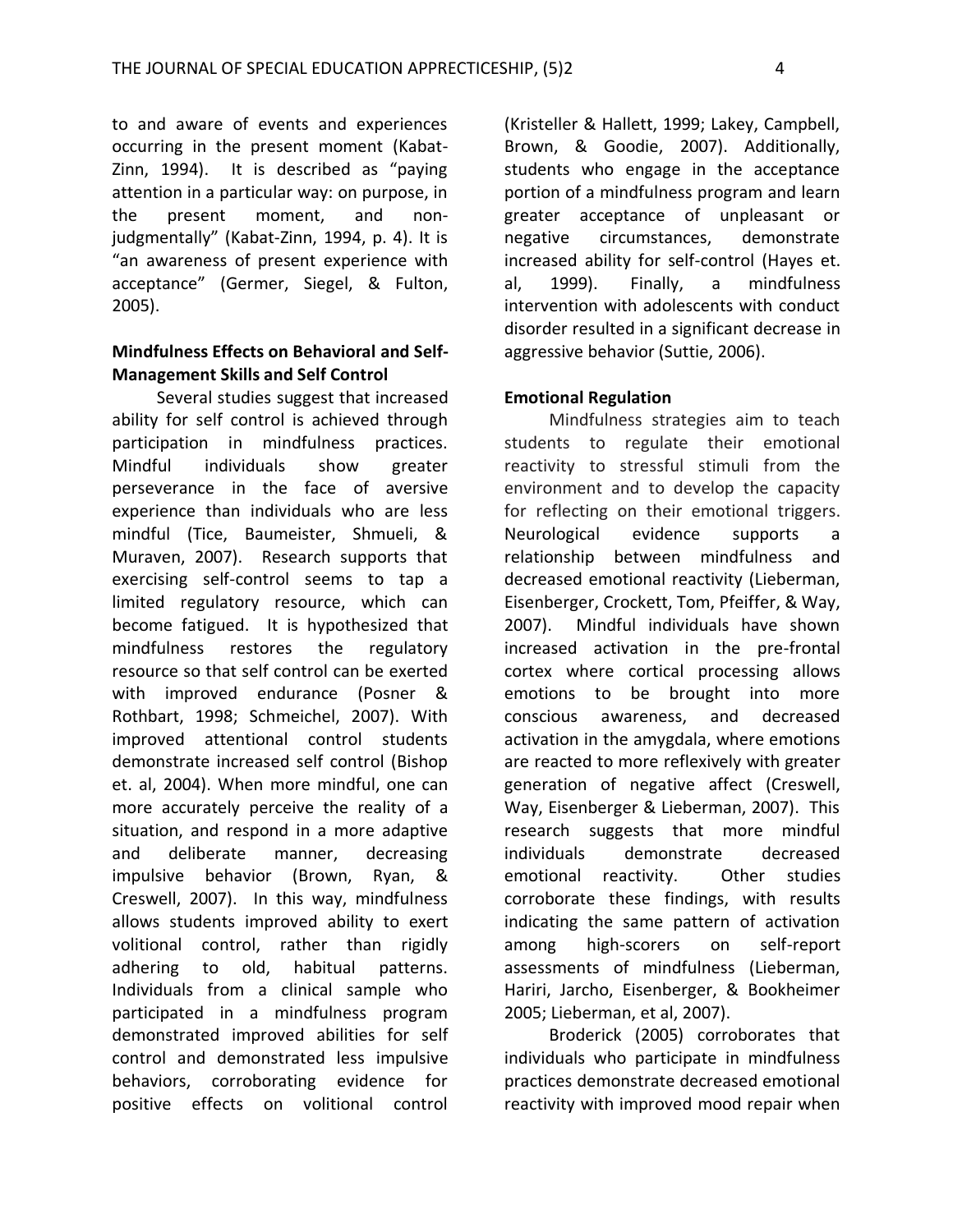compared with control groups. Another study that examined the effects of mindfulness interventions on a small group of middle school students found that students reported an increased sense of calm, connection to nature, and improved sleep following the interventions (Wall, 2005). Additionally, children as young as pre-school age, demonstrated improved self regulatory abilities following an eight week mindfulness program (UCLA's Mindful Awareness Research Center, 2007; Flook, et al., 2010).

#### **Anxiety**

One of the most debilitating symptoms of anxiety for special education students is behavioral avoidance which can significantly affect students' functioning in the school setting (Roemer & Orsillo, 2002). Behavioral avoidance is maladaptive for students because the effort of trying to avoid difficult or unpleasant situations can activate the sympathetic nervous system, ultimately exacerbating negative emotional states, causing students to act out (Gross & Levenson, 1997). Acceptance strategies (an element of mindfulness) have been associated with decreases in the maladaptive emotional responses of behavioral avoidance (Hayes, Strosahl, Wilson, Bissett, Pistorello, Toarmino, Polusny, et. al, 2004 ). In one study with anxious children, teachers reported an improvement in academic functioning and a decrease in students' symptoms following 6 weeks of participation in a mindfulness program (Semple, Reid, & Miller, 2005). Other studies report that student participation was associated with significantly reduced observable internalizing and externalizing symptoms for anxious students (Lee, 2008), and decreased levels of test anxiety for students

who participated in mindfulness training when compared to a control group (Napoli, Krech, & Holley, 2005).

It is hypothesized that these acceptance strategies are successful in decreasing anxiety in students, as they work against the suppression of present-moment thoughts and feelings (Marcks & Woods, 2005). Thought suppression, a natural strategy that children who are feeling anxious employ, has been shown to be ineffective, often resulting in an increased frequency of unwanted thoughts as children struggling to block out thoughts can experience those unpleasant thoughts more often (Salkovskis & Campbell, 1994; Wegner, Schneider, Carter & White, 1987). Acceptance can help students to tolerate negative thoughts in place of expending energy to suppress them (Wegner & Erber 1992). Other studies suggest additional benefits of acceptance strategies, citing a negative association between acceptance strategies and self-reported symptoms of depression, anxiety, and obsessionality (Marcks & Woods, 2005).

## **Mindfulness Effects on Social Skills**

Neurological evidence suggests that individuals who engage in mindfulness practices show more activation in those areas of the brain that detect emotional cues, demonstrating a heightened empathic awareness (Lutz, [Brefczynski-Lewis,](http://www.ncbi.nlm.nih.gov/pubmed?term=%22Brefczynski-Lewis%20J%22%5BAuthor%5D)  [Johnstone, &](http://www.ncbi.nlm.nih.gov/pubmed?term=%22Johnstone%20T%22%5BAuthor%5D) [Davidson,](http://www.ncbi.nlm.nih.gov/pubmed?term=%22Davidson%20RJ%22%5BAuthor%5D) 2008). The ability to detect emotional cues is associated with improved social ability as students have a greater ability to read social cues and respond more appropriately. With a greater ability to access empathy, special education students may experience more satisfying friendships and improved social relationships in school. Research further suggests that students who participate in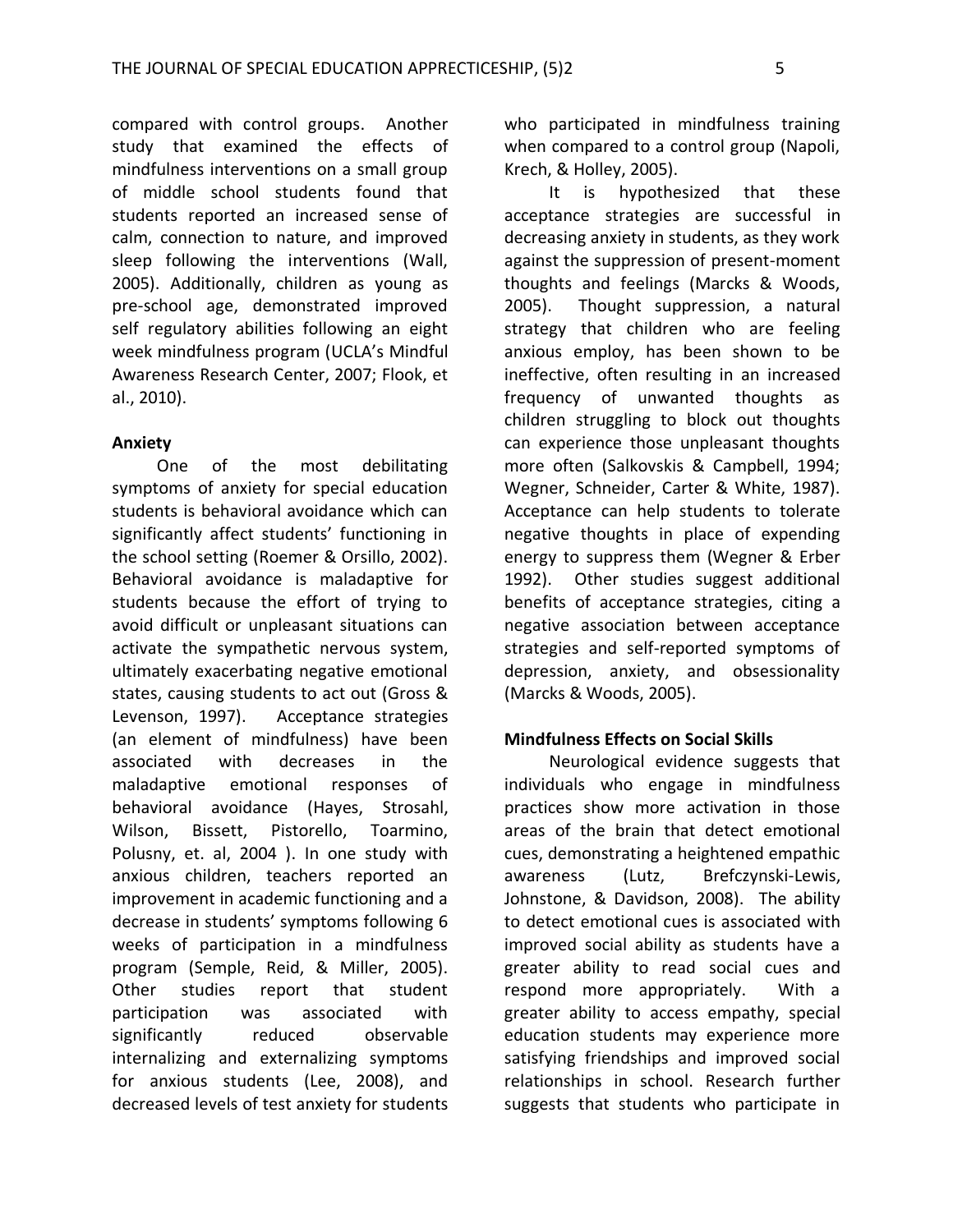acceptance exercises as part of a mindfulness program, learn acceptance of even difficult thoughts and emotions, which reduces the threat potential these feelings have, and allows students to feel more calm and relaxed in social settings (Marck & Woods, 2005). These practices may also decrease students' reactivity to their own passing emotions, even when those emotions are challenging, and cause students to feel a greater sense of well being and an improved ability to relate to others. Evidence of improved social skills is also supported by a study of typically developing children in grades 1, 2, and 3 who participated in a 12-week program of breath awareness and movement exercises (two components of a mindfulness program), and who demonstrated improved attentional and social skills (Napoli, Krech, & Holley, 2005).

#### **Mindfulness Effects on Attention**

Students in a mindfulness program were found to perform better than a control group on a counting task requiring sustained attention. This difference corresponded to the number of years of mindfulness participation (Valentine & Sweet, 1999). Several studies of attention have been conducted employing the Stroop task (a task of selective attention requiring the inhibition of an automatic response of reading, in favor of naming the color a word is printed in) to compare the attentional capacities of mindful versus less mindful individuals. Students given a brief mindfulness intervention performed better on the Stroop task than controls (Wenk-Sormaz. 2005). Other studies also support these findings, reporting that individuals with experience in mindfulness have been shown to perform better on the Stroop task than those without experience (Rani & Rao,

2000). Research found that children who practiced a mindfulness meditation exercise over 18-weeks improved their ability to focus and refocus their attention, and to disregard distracting stimuli when compared with children who had received counseling once a week, and a control group who received no intervention (Linden, 1973). Further, a 2005 study reported that individuals with long-term participation in mindfulness practices demonstrated thicker cortical regions related to attention and sensory processing when compared with controls (NeuroReport, 2005).

## **Practical Considerations for Special Educators**

Incorporating mindfulness curriculum into the school day can be an extremely practical way to target special education students' social and behavioral skills, and to provide teachers with tools for classroom management. Special educators may consider whether and how mindfulness practices are in keeping with their teaching goals and philosophies. When doing so, authors offer these practical considerations:

- 1. Mindfulness curriculum is practical and safe, as the tools for this curriculum are internal, including breathing, imagery, reflection, acceptance, and movement. Teachers must assess whether they have the appropriate level of knowledge and competence to modify facets of the interventions to meet the specific needs of their classroom. Teachers might consult the current literature, form study groups, join contemplative practice listservs, or visit websites designed for educators using mindfulness.
	- The Mindful Teacher, www.mindfulteacher.com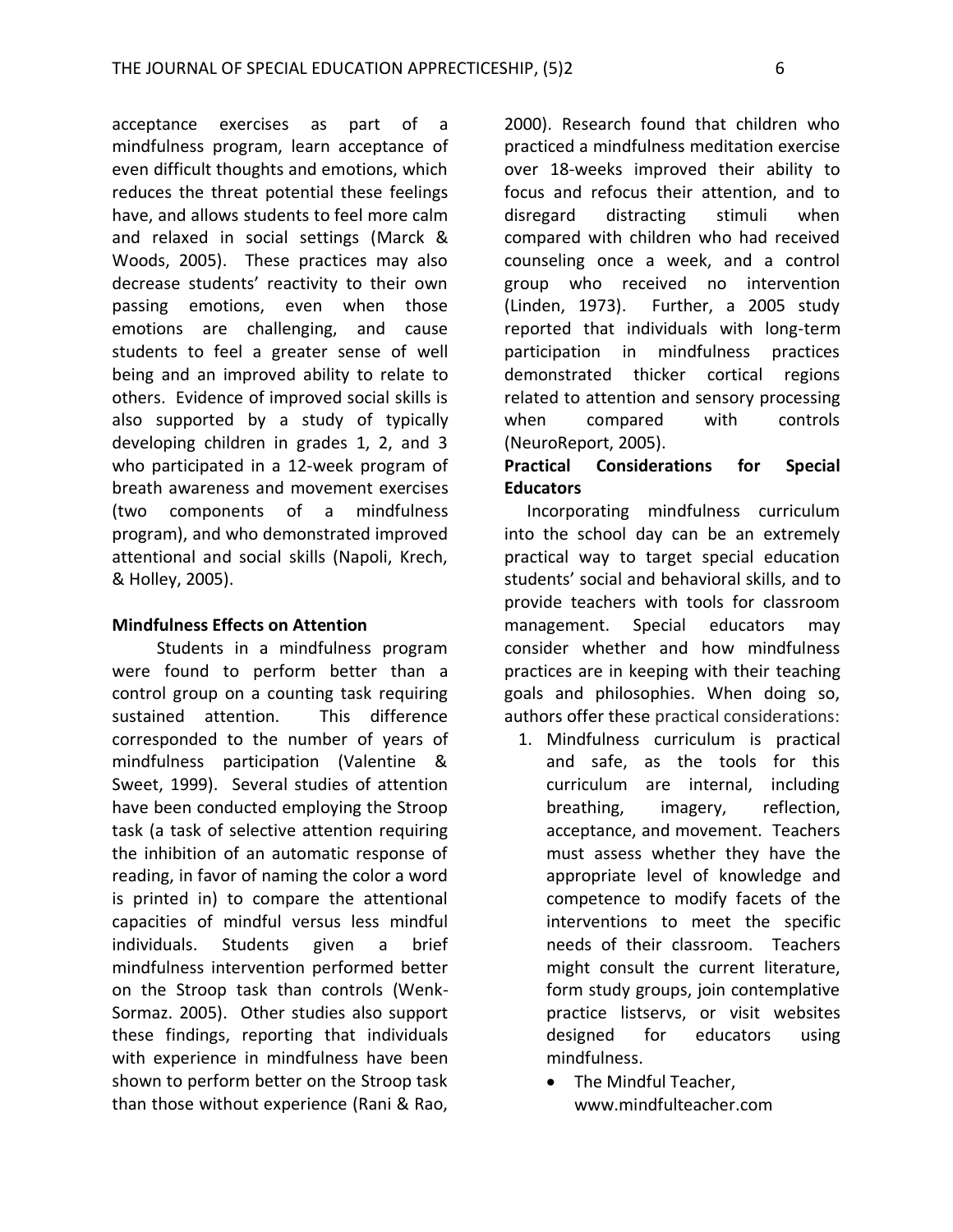- The Mind and Life Institute, www.mindandlife.org
- The Garrison Institute, www.garrisoninstitute.org
- The Association for Mindful Education, www.mindfuleducation.org
- Mindful Schools, www.mindfulschools.org

 These sites offer helpful resources. Mindfulness apps are available that can help teachers develop breathing or meditative practices for themselves that they may integrate or model in the classroom.

- 2. Because of the internal nature of the intervention, students' skill acquisition may be generalizable, and skills can be transferred to use at home, in the school yard, or in other areas outside of school.
- 3. Special education initiatives and legislation require empirically supported educationally practices to be implemented in our classrooms. Mindfulness is supported by a body of research which asserts its positive effects; however, there is very little research investigating how special education teachers can best use it in schools. Special educators, with the support of school administration, should evaluate whether they feel it is appropriate for use in their classrooms, and may consider preand post-test measures of students' social, behavioral, and attentional skills to evaluate its effectiveness.
- 4. Mindfulness curriculum does not require additional space as these practices can be conducted in the classroom. Students should be comfortably seated in chairs or on the

floor to engage in practices. Teachers may consider the best way to implement these interventions based on classroom configuration and the needs of students.

- 5. Mindfulness practices can be used as part of a daily routine requiring several minutes, or can be incorporated into curriculum taking more time, based on time available and student/teacher schedules. Teachers may consider how much time they can allocate to these practices based on their goals for the intervention and their scheduling demands. For instance, mindfulness practices may be incorporated into the curriculum following the lunch period – a time in the day where teachers generally make repeated attempts to help students smoothly transition from free time to academic time, or at the start of each day to create a classroom climate of openness, acceptance, and attention to task, if these times are in keeping with teachers' goals and schedule.
- 6. Teachers may consider using mindfulness as part of a classroom management program, to proactively equip students with emotional regulation strategies for dealing with stress. It can be utilized to influence classroom climate and can empower students with increased coping skills for use at home and in other settings. It is important for special educators to evaluate whether they feel comfortable utilizing these interventions, in that, teachers must participate along with students and would be expected to model its use in the classroom.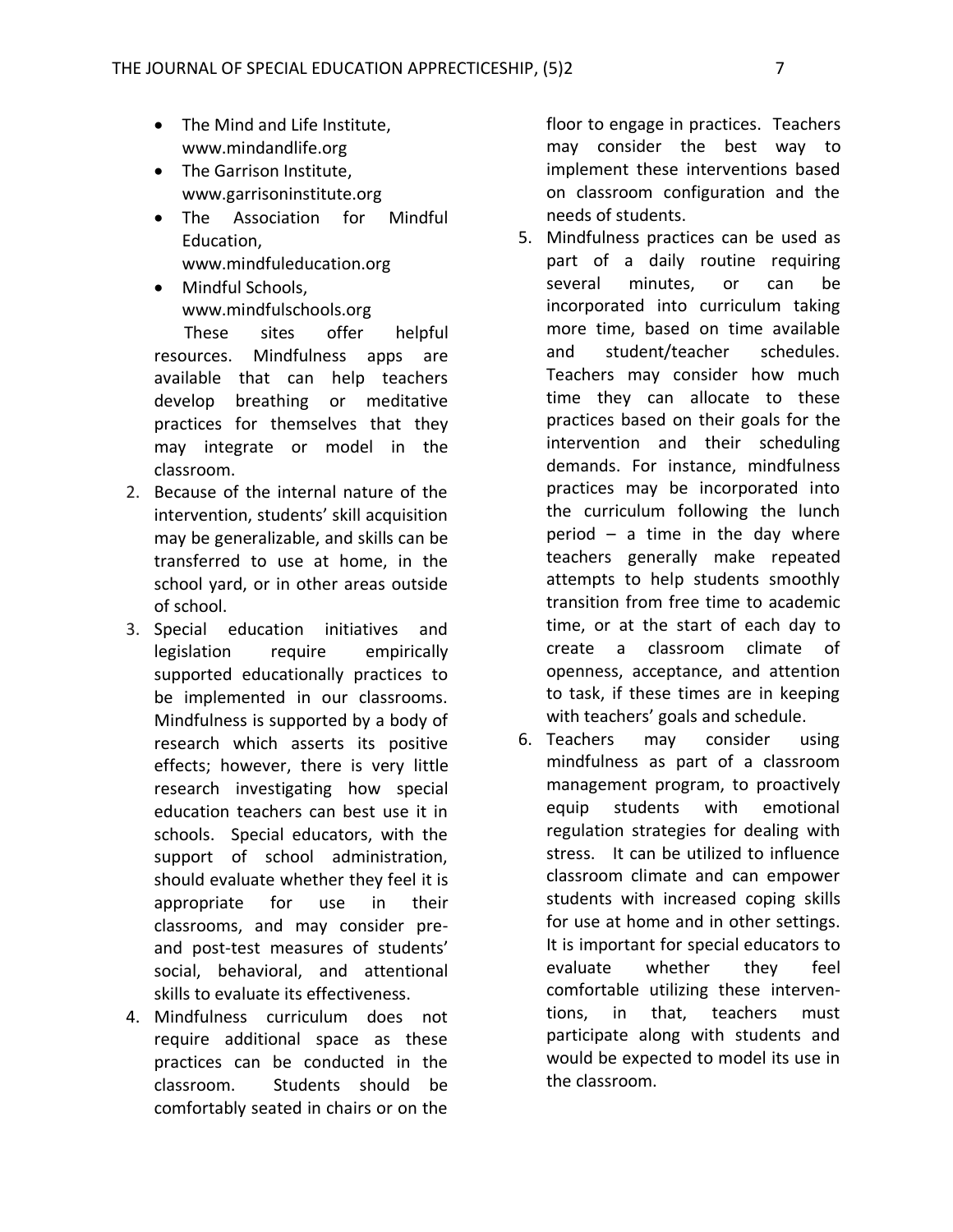- 7. Mindfulness teaches students concrete strategies to improve their ability to cope with emotion-laden stress, teaching them an awareness of their own mind-body connection through the integration of physiological (breath support, diaphragmatic breathing, visual imagery), psychological (reflection), educational (acceptance), and physical (movement) approaches (Kabat-Zinn, 1994). Special educators would have to feel comfortable using an integrative approach in their classrooms for implementation of a mindfulness program. Teachers would also need to make modifications to the intervention for students' varied physical, intellectual, and emotional ability.
- 8. Classroom climate and parent support can be positively affected by mindfulness practices. Over eighty percent of typically developing students and their parents who participated in a mindfulness pilot study endorsed mindfulness training, reporting that they believe schools should teach mindfulness (Lee, 2008). Special educators would need to develop an introductory knowledge of mindfulness practices in order to educate students and parents as to its use in the classroom. Teachers might also consider communicating with parents during the implementation of mindfulness practices to assess parents' response.

## **Future Directions and Conclusion**

Mindfulness interventions are beginning to be utilized in general education classrooms with promising results in social, behavioral, and attentional domains (Elias, 2009). This article supports the expansion of these practices into special education classrooms, and presents research that purports positive effects on skill sets important to the education of special education students. Research may also explore teachers' reactions to its use in the classroom, effects on classroom climate, and the relative effectiveness of each of the five mindfulness strategies. With empirical support and qualitative inquiry, a mindfulness program may be designed specifically for use with special education students to address their diverse needs and strengths.

Extending and applying findings from the research reviewed in this article, mindfulness practices holds promise for use in special education classrooms. Special educator training in this area has only just begun with limited implementation in special education classrooms, such that research to evaluate the particular application in special education classrooms is needed. Special education students are often in classrooms where there is more than one adult in the classroom because of the presence of support staff, paraprofessionals, and through the practice of team teaching. Research suggests that having more than one adult in the room facilitating mindfulness intervention exercises, increases the benefits and strengthens the students' acquisition of skills while supporting the development of a warm and safe classroom climate (Wall, 2005). Taken together with the need to support special education students in social and behavioral domains, this suggests that special education classrooms may, in fact, be a good setting for mindfulness intervention. Additionally, research asserts that mastery of mindfulness curriculum is much less necessary than a working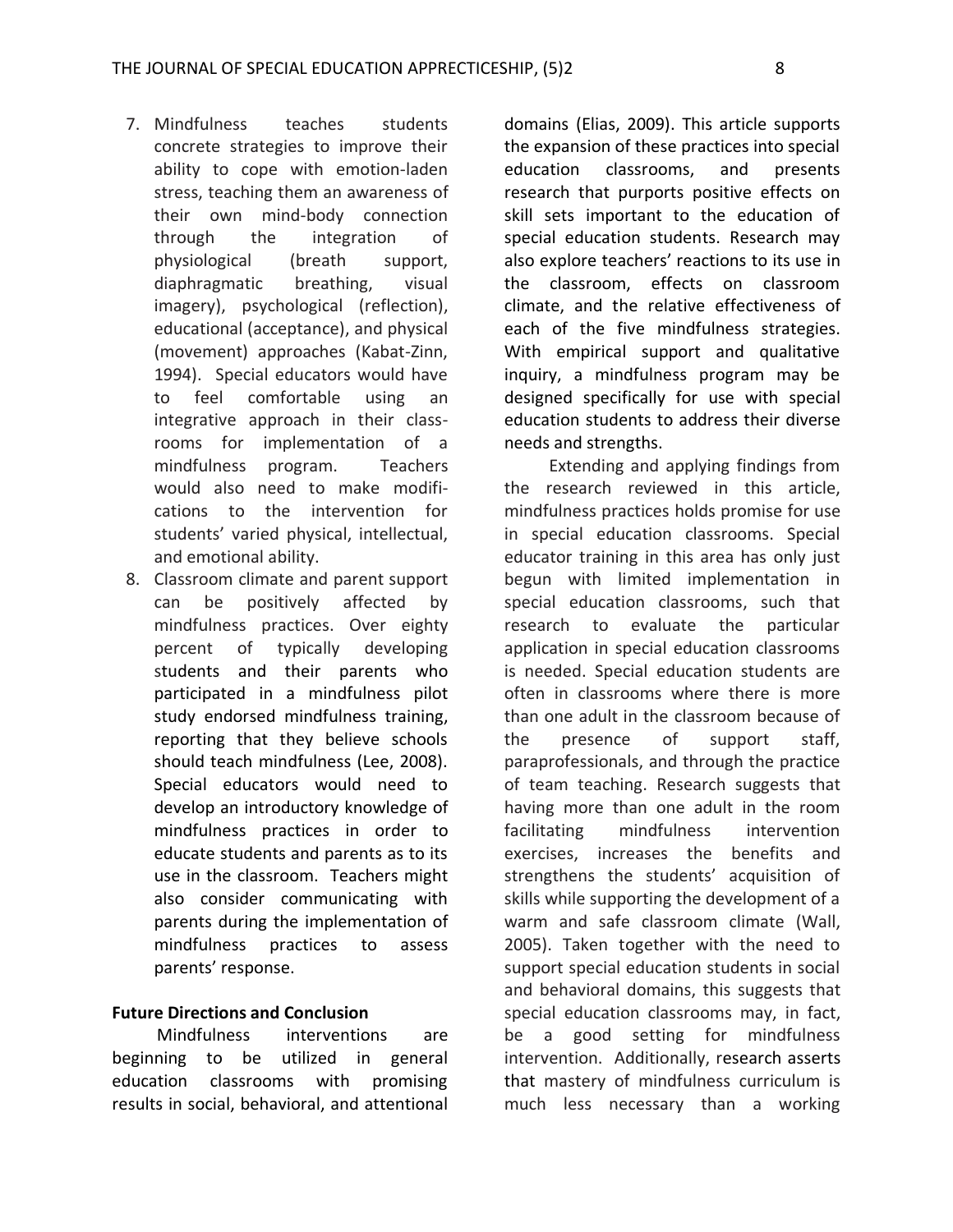command of the skills, in providing students with a rich learning experience and in affecting classroom climate (Wall, 2005), suggesting that teachers and support staff who learn the curriculum need not be experts to help students experience the beneficial outcomes, and that students need not be proficient in mindfulness in order to experience positive results. Based on our current understanding of

#### **References**

- Arch, J.J. & Craske, M.G. (2006). Mechanisms of mindfulness: Emotion regulation following a focused breathing induction*. Behaviour Research and Therapy, 44,* 1849-1858.
- Baer, R.A., Smith G.T. & Allen, K.B. (2004). Assessment of mindfulness by self report: The Kentucky Inventory of Mindfulness Skills. *Assessment, 11,* 191- 206.
- Behan, D. J. (2004). Effects of setting events- music, visual imagery, and deep breathing- on task engagement and math performance of middle school students with behavior disorders in a residential treatment program. *Dissertation Abstracts International Section A: Humanities and Social Sciences, 65*(4-A), 1315.
- Bishop, S. R., Lau, M., Shapiro, S., Carlson, L., Anderson, N., Carmody, J., et al. (2004). Mindfulness: A proposed operational definition. *Clinical Psychology: Science and Practice, 11*, 230-241.
- Broderick, P.C. (2005). Mindfulness and coping with dysphoric mood: Contrasts with rumination and distraction. *Cognitive Therapy and Research, 29,* 501-510.

mindfulness, these interventions may produce positive outcomes without requiring teachers and students to become expert in the intervention, and may contribute to a classroom climate that is characterized by students who are supported, primed to pay attention for new learning, and able to cope more effectively with school-related stress.

- Brown, K.W. & Ryan, R.M (2003). The benefits of being present: Mindfulness and its role in psychological wellbeing. *Journal of Personality and Social Psychology*, *84,* 822-848.
- Brown, K.W., Ryan, R.M., & Creswell, J.D. (2007). Mindfulness: Theoretical foundations and evidence for its salutary effects. *Psychological Inquiry*, 18, 211-237.
- Creswell, J.D., Way, B.M., Eisenberger, N. I., & Lieberman, M.D. (2007). Neural correlates of dispositional mindfulness during affect labelling. *Psychosomatic Medicine, 69*, 560-565.
- Elias, M. (2009).Mindfulness meditation being used in hospitals and schools**.**  *USA Today*, 35.
- Evans, S., Ferrando, S., Findler, M., Stowell, C., Smart, C. & Haglin, D. (2008). Mindfulness-based cognitive therapy for generalized anxiety disorder. *Journal of Anxiety Disorders,* 22, 716-721.
- Flaxman, P.E., & Bond, F.W. (2010). Acceptance and commitment training: Promoting psychological flexibility in the workplace. In R.A Baer (ed.), *Assessing mindfulness and acceptance processes in clients: Illuminating the theory and practice of change.* (pp.282- 306).Oakland, CA: Context Press/New Harbinger Publications.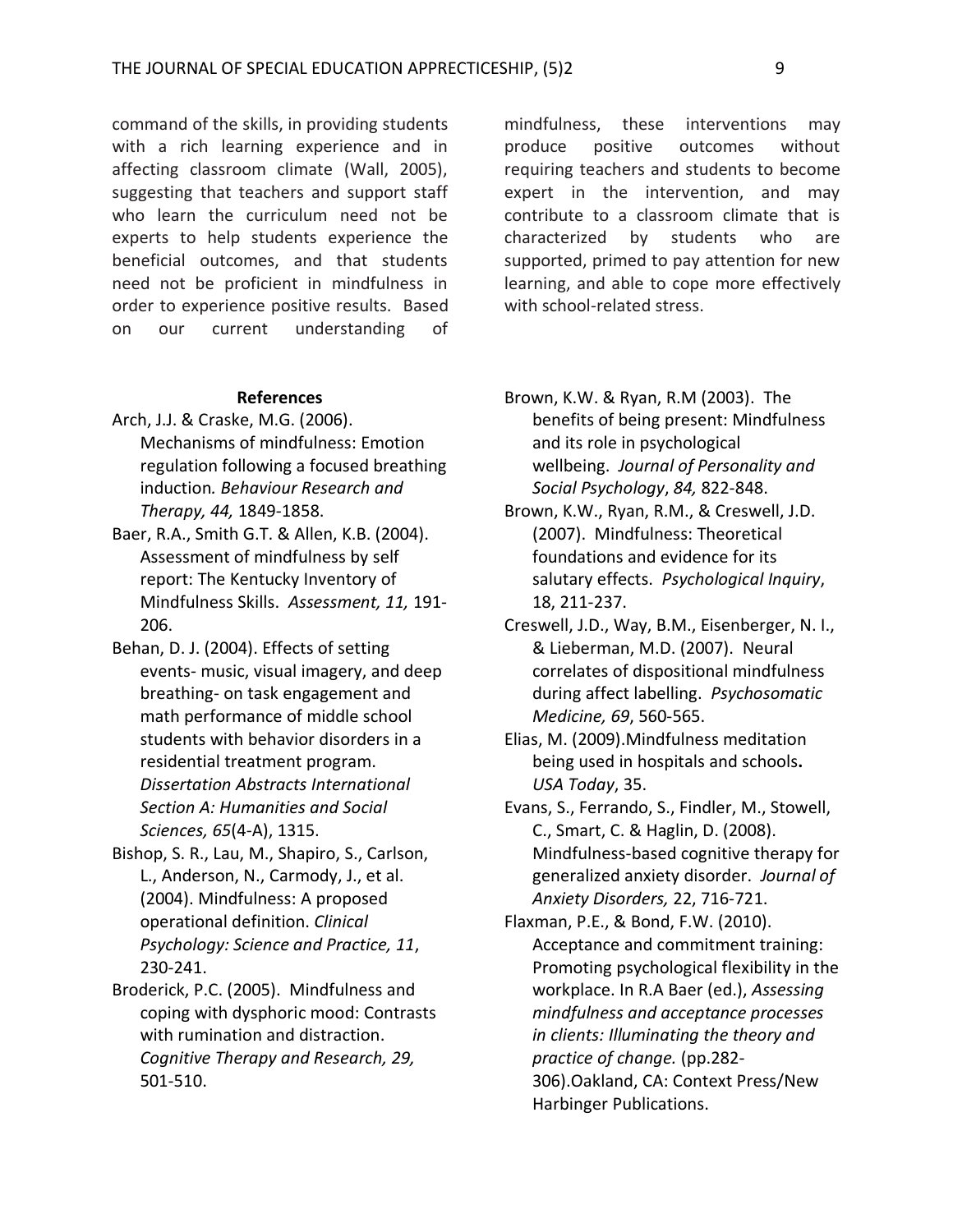- Flook, L., Smalley, S.L., Kitil, M.J., Galla, B., Kaiser-Greenland, S., Locke, J., Ishijima, E., & Kasari, C. (under review). Mindful awareness practices improve executive function in elementary school children.
- Germer, C.K., Siegel, R.D., & Fulton, P.R. (Eds.) (2005). *Mindfulness and psychotherapy*. New York: Guilford publications.
- Glanz, J. (1994). Effects of stress reduction strategies on reducing test-anxiety among learning-disabled students. *Journal of Instructional Psychology, 21*(4), 313-317
- Graziano, P.A., Reavis, R.D., Keane, S.P., & Calkins, S.D. (2007). The role of emotion regulation in children's early academic success. *Journal of School Psychology, 45* (1), 3-19.
- Hayes, S.C., Bissett, R.T., Korn, Z., Zettle, R.D., Rosenfarb, I., Cooper, L. et. al. (1999). The impact of acceptance versus control rationales on pain tolerance. *The Psychological Record*, 49, 33-48.
- Hayes, S.C., Strosahl, K., Wilson, K.G., Bissett, R.T., Pistorello, J., Toarmino, D. et. al. (2004). Measuring experiential avoidance: A preliminary test of a working model. *The Psychological Record*, 54, 553-590.
- Hooker, K.E., & Fodor, I.E. (2008). Teaching mindfulness to children. *Gestalt Review, 12,* 75-91.
- Kabat-Zinn, J. (1994). *Wherever you go, there you are: Mindfulness meditation in everyday life*. New York: Hyperion.

Khudaverdyan, D.L. (2010). The impact of emotional-social competencies on academic outcomes of at-risk youth. *Dissertation Abstracts International Section A: Humanities and Social Sciences, 70*(9-A), 3341.

- Kristeller, J.L., Hallett, B. (1999). Effects of a meditation-based intervention in the treatment of binge eating. *Journal of Health Psychology, 4*(3), 357-363.
- Lakey, C.E., Campbell, K.W., Brown, K.W., & Goodie, A.S. (2007). Dispositional mindfulness as a predictor of the severity of gambling outcomes. *Personality and Individual Differences, 43*, 1698-1710.
- Lane, K. L., Pierson, M. R., & Givner, C. C. (2004). Secondary teachers' views on social competence: "Skills essential for success". *Journal of Special Education*, *38* (3), 174-186.
- Lee, J., Semple, R.J., Rosa, D., & Miller, L. (2008). Mindfulness-based cognitive therapy for children: Results of a pilot study. *Journal of Cognitive Psychotherapy, 22*(1), 15-28.
- Lieberman, M.D., Eisenberger, N.I., Crockett, M.J., Tom, S., Pfeifer, J.H., & Way, B.M. (2007). Putting feelings into words: Affect labeling disrupts amygdala activity to affective stimuli*. Psychological Science, 18,* 421-428.
- Lutz, A., [Brefczynski-Lewis, J.](http://www.ncbi.nlm.nih.gov/pubmed?term=%22Brefczynski-Lewis%20J%22%5BAuthor%5D), [Johnstone, T.](http://www.ncbi.nlm.nih.gov/pubmed?term=%22Johnstone%20T%22%5BAuthor%5D), & [Davidson, R.J.](http://www.ncbi.nlm.nih.gov/pubmed?term=%22Davidson%20RJ%22%5BAuthor%5D) (2008). Regulation of the neural circuitry of emotion by compassion meditation: Effects of meditative expertise. *PLoS One, 3*(3), 1- 10.
- Marcks, B.A. & Woods, D.W. (2005). A comparison of thought suppression to an acceptance-based technique in the management of personal intrusive thoughts: A controlled evaluation. *Behaviour Research and Therapy*, 43, 433-445.
- Napoli, M., Krech, P., & Holley, L. (2005). Mindfulness training for elementary school students: The Attention Academy. *Journal of Applied School Psychology*, *21*(1), 99-125.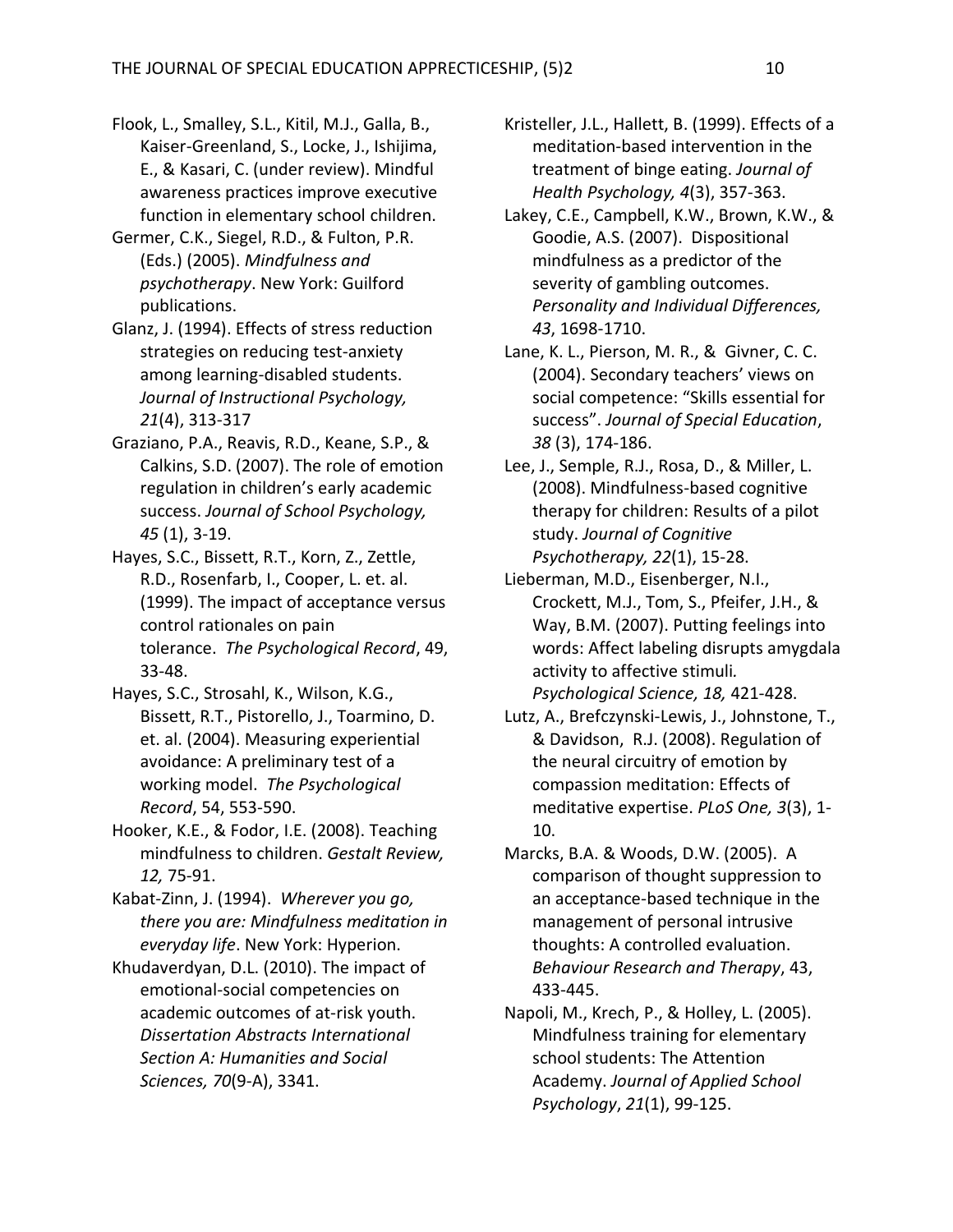- Pang, Y*.* (2006). Assist parents to facilitate social skills in young children with disabilities through play. *International Journal of Special Education, 21,* 74-79.
- Perlman, L. M., Cohen, J. L., Altiere, M. J., Brennan, J. A., Brown, S. R., Mainka, J. B., & Diroff, C. R. (2010). A multidimensional wellness group therapy program for veterans with comorbid psychiatric and medical conditions. *Professional Psychology: Research and Practice, 41*(2), 120-127.
- Posner, M.I., & Rothbart, M.K. (1998). Attention, self regulation, and consciousness. *Philosophical Transactions of the Royal Society-Biological Sciences, 353*, 1915-1927.
- Rani, N. J., & Rao, P. V. K. (2000). Effects of meditation on attention processes. *Journal of Indian Psychology*, *18*, 52-60.
- Richardson, R. C., Myran, S. P., & Tonelson, S. (2009). Teaching social and emotional competence in early childhood. *International Journal of Special Education, 24*(3), 143-149.
- Roberts, M., White, R., & McLaughlin, T. F. (1997). Useful classroom accommodations for teaching children with ADD and ADHD*. B.C. Journal of Special Education*, *21*(2), 71-84.
- Roemer, L., & Orsillo, S. (2002). Expanding our conceptualization and treatment for generalized anxiety disorder: Integrating mindfulness/acceptance based approaches with existing cognitive behavioral models. *Clinical psychology: Science and practice*. 9, 54-68.
- Salkovskis, P.M., & Campbell, P. (1994). Thought suppression induces intrusion in naturally occurring negative intrusive thoughts. *Behavior Research and Therapy*, 32, 1-8.
- Schmeichel, B.J. (2007). Attentional control, memory updating, and emotion

regulation temporarily reduce the capacity for executive control. *Journal of Experimental Psychology: General,* 136, 241-255.

- Semple, R.J., Reid, E., & Miller, L. (2005). Treating anxiety with mindfulness: An open trial of mindfulness training for anxious children. *Journal of Cognitive Psychotherapy, 19*(4), 379-392.
- Shapiro, S.L., Carlson, L.E., Astin, J.A., & Freeman, B. (2006). Mechanisms of mindfulness. *Journal of Clinical Psychology 62,* 373-386.
- Siegel, R.D., Gerner, C.K., & Olendzki, A. (2008). Mindfulness: What is it? Where does it come from? In F. Didonna Clinical Handbook of Mindfulness: New York: Springer.
- Suttie, J. (2006). Mindful kids, peaceful schools. *Greater Good,* 3.
- Tice, D.M., Baumeister, R.F., Shmueli, D., & Muraven, M. (2007). Restoring the Self: Positive affect helps improve selfregulation following ego depletion. *Journal of Experimental Social Psychology*, 43, 379-384.
- Valentine, E.R., & Sweet, P.L.J. (1999). Meditation and attention: A comparison of the effects of concentrative and mindfulness meditation on sustained attention. *Mental Health, Religion & Culture*, 2, 59-70.
- Wall, R. (2005). Tai Chi and mindfulnessbased stress reduction in a Boston Public Middle School. *Journal of Pediatric Health Care, 19*(4), 230-237.
- Wegner, D.M., Schneider, D.J., Carter, S.R., & White, T.L. (1987). Paradoxical effects of thought suppression. *Journal of Personality and Social Psychology*, 53, 5- 13.
- Wegner, D.M., & Erber, R. (1992). The hyper-accessibility of suppressed